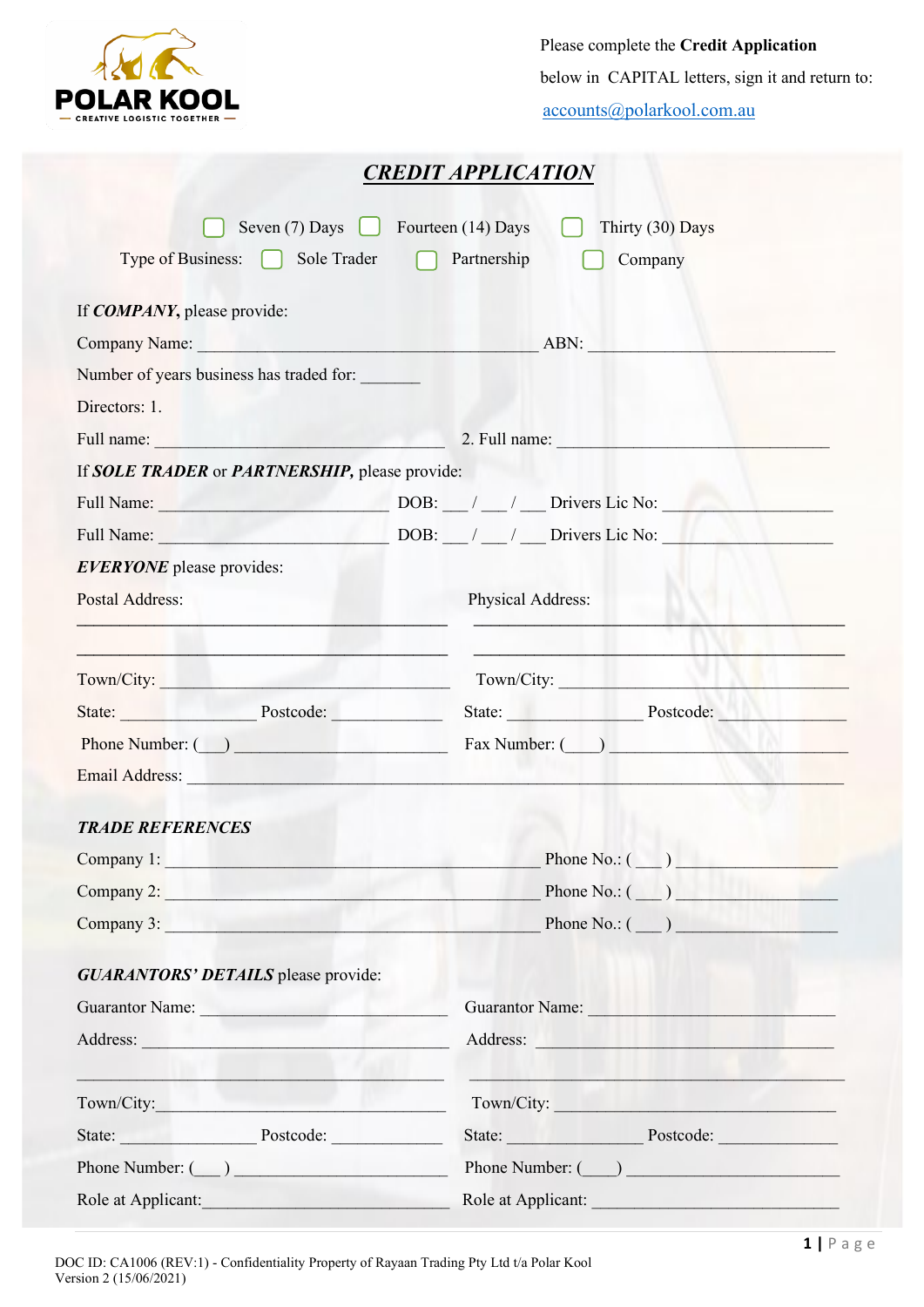

Have any of the Proprietors/Directors/Partners/Trusts/Guarantors referred to above:

(i) Had any of its property or assets attached as a result of a court order, or had winding up or bankruptcy

proceedings instituted against it or them, or entered bankruptcy voluntarily?

| <b>YES</b> | NO. |
|------------|-----|
|------------|-----|

| (ii) Been refused credit in any capacity? | <b>YES</b> | NO |
|-------------------------------------------|------------|----|
|-------------------------------------------|------------|----|

### *ACCOUNTS PAYABLE:*

Please nominate a person who will be available for account queries / contact:

| Name:          | Phone Number: |  |
|----------------|---------------|--|
| Email Address: |               |  |

## *PRIVACY AUTHORITY:*

Where Goods and/or Services are supplied to the Applicant on credit the Applicant irrevocably authorizes Polar Kool, it's employees and agents to make such enquires as it deems necessary to investigate the credit worthiness of the Applicant Form time to time including (but without limiting the generality of the foregoing) the making of enquiries of persons nominated as trade referees, the bankers of the Applicant or any other credit providers (the information sources) and the Applicant herby authorises the information sources to disclose to Polar Kool such information concerning the Applicant which is within their possession and which is requested by Polar Kool.

### *SIGNING SECTION:*

I / We certify that the above details are true and correct and that I/We have read and do agree to abide by **the conditions of contract** listed following this form. I/We also grant permission to the credit provider or their agent to inquire into the credit worthiness of the applicant and to record, report, check or refer to any information on the applicant or their account to any person, company or credit bureau.

| Signed on behalf of ( <i>Company name</i> ) |                            |
|---------------------------------------------|----------------------------|
|                                             | Print Name:                |
| Position/Title:                             | Date: $\frac{1}{\sqrt{2}}$ |
| Signed as Guarantor:                        |                            |
| Signature:                                  | Witness Signature:         |
| Print Name:                                 | Print Name:                |
| Signed as Guarantor:                        |                            |
| Signature:                                  | Witness Signature:         |
| Print Name:                                 | Print Name:                |
|                                             |                            |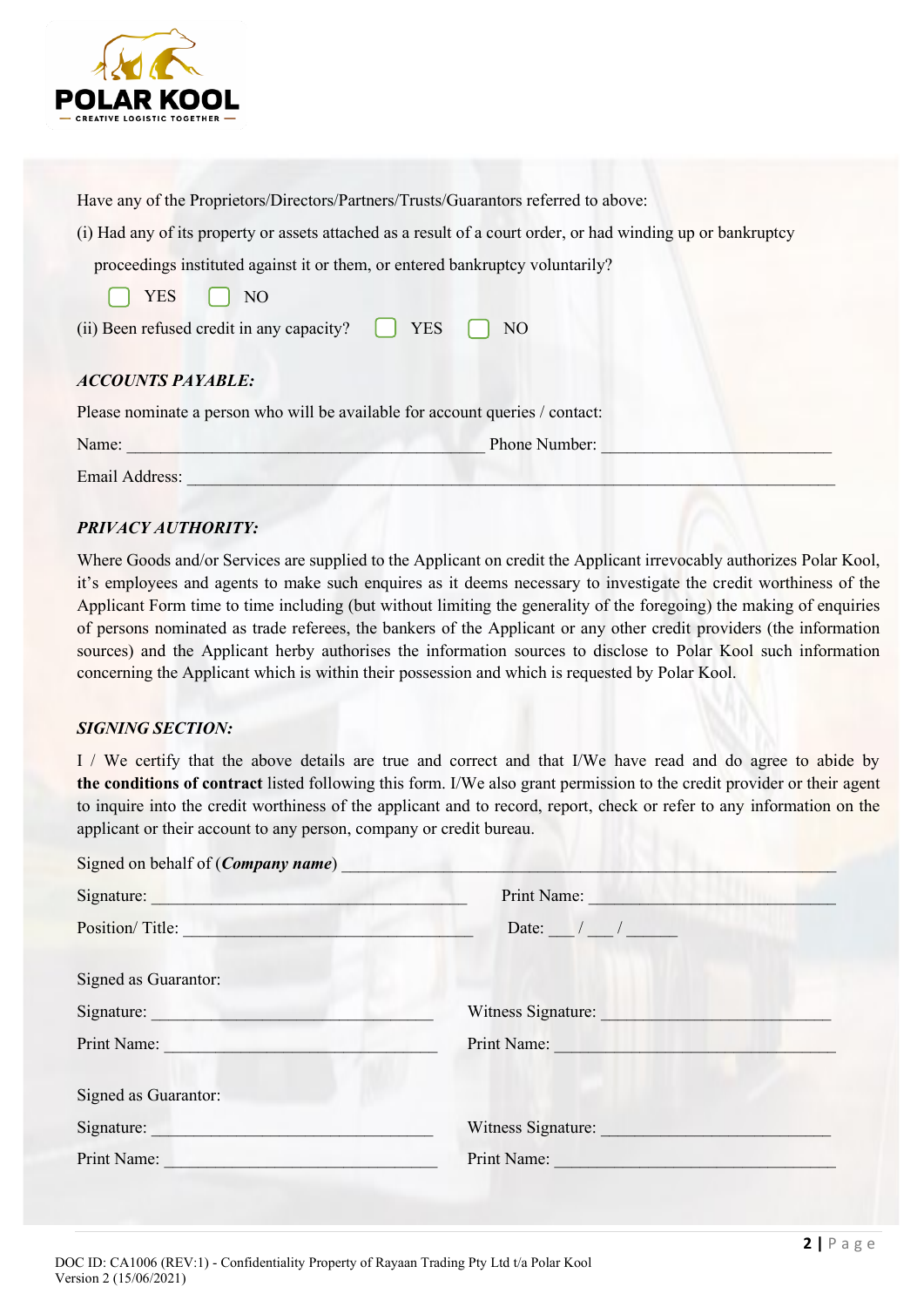

# *CONDITIONS OF CONTRACT*

#### 1. In these conditions:

"Carrier" shall mean the Company the name of which appears on the face of the document its servants and agents.

"Sub-contractor" shall mean and include:

- i All companies which are now subsidiaries of the Carrier within the meaning of the expression as defined in Section 6 of the New South Wales Companies Act 1961.
- ii Railways operated by the Commonwealth or any state.
- iii Any other person, firm or company with whom the Carrier may arrange for the carriage of any goods the subject of this contract.

And any person who is now or hereafter a servant, agent, employee or sub-contractor or any of the persons referred to in (1), (11) and (111) above.

- 2. The Carrier is not a Common Carrier and will accept no liability as such. All articles are carried or transported, and all storage and other services are performed by the Carrier subject only to these conditions and the Carrier reserve the right to refuse the carriage or transport of articles for any person, corporation or company and the carriage or transport of any class of article at its discretion.
- 3. The Consignor hereby authorises the Carrier (if it should think fit to do so) to arrange a sub-contractor or subcontractors for the carriage of any goods the subject of this contract. Any such arrangement shall be deemed to be ratified by the Consignor upon delivery of the said goods to such sub-contractor or sub-contractors who shall thereupon be entitled to the full benefit of these terms and conditions to the same extent as the Carrier. In so far as it may be necessary to ensure that such sub-contractor or sub-contractors shall be entitled the Carrier shall be deemed to enter this contract for its own benefit and also as agent for the sub-contractor or sub-contractors.
- 4. If the Consignor expressly or impliedly instructs the Carrier to use or it is expressly or impliedly agreed that the Carrier will use a particular method of handling or storing the goods or a particular method or carriage whether by road, rail, sea or air the Carrier will give priority to that method but if it cannot conveniently by adopted by the Carrier, the Consignor hereby authorises the Carrier to handle store or to carry or have the goods carried by another method or methods.
- 5. The goods are the risk of the Consignor and not the Carrier and unless expressly agreed in writing and subject to Clause 15 hereof the Carrier shall not be responsible in tort or in contract or otherwise for any loss for and damage to or deterioration of goods or mis delivery or failure to deliver or delay in delivery of goods including chilled, frozen, refrigerated or perishable goods or livestock either in transit or in storage for any reason whatsoever including without limiting the forgoing the negligence or wilful act or default of the Carrier or others and this clause shall apply to all such loss or damage to or deterioration of goods or mis delivery or failure to deliver or delay in delivery of goods as aforesaid whether or not the same occurs in the course of performance by the Carrier of the Contract or in events which are in the contemplation of the Carrier and/or the Consignor or in events which are foreseeable by them or either of them or in events which would constitute a fundamental breach of the contract or a breach of a fundamental term thereof.
- 6. The Carrier is authorised to deliver the goods at the address given to the Carrier by the Consignor for that purpose and it is expressly agreed that the Carrier shall be taken to have delivered the goods in accordance with this contract if at that address he obtains from any person a receipt or a signed delivery docket for the goods.
- 7. It is agreed that the person delivering any goods to the Carrier for carriage for forwarding is authorised to sign this consignment note for the Consignor.